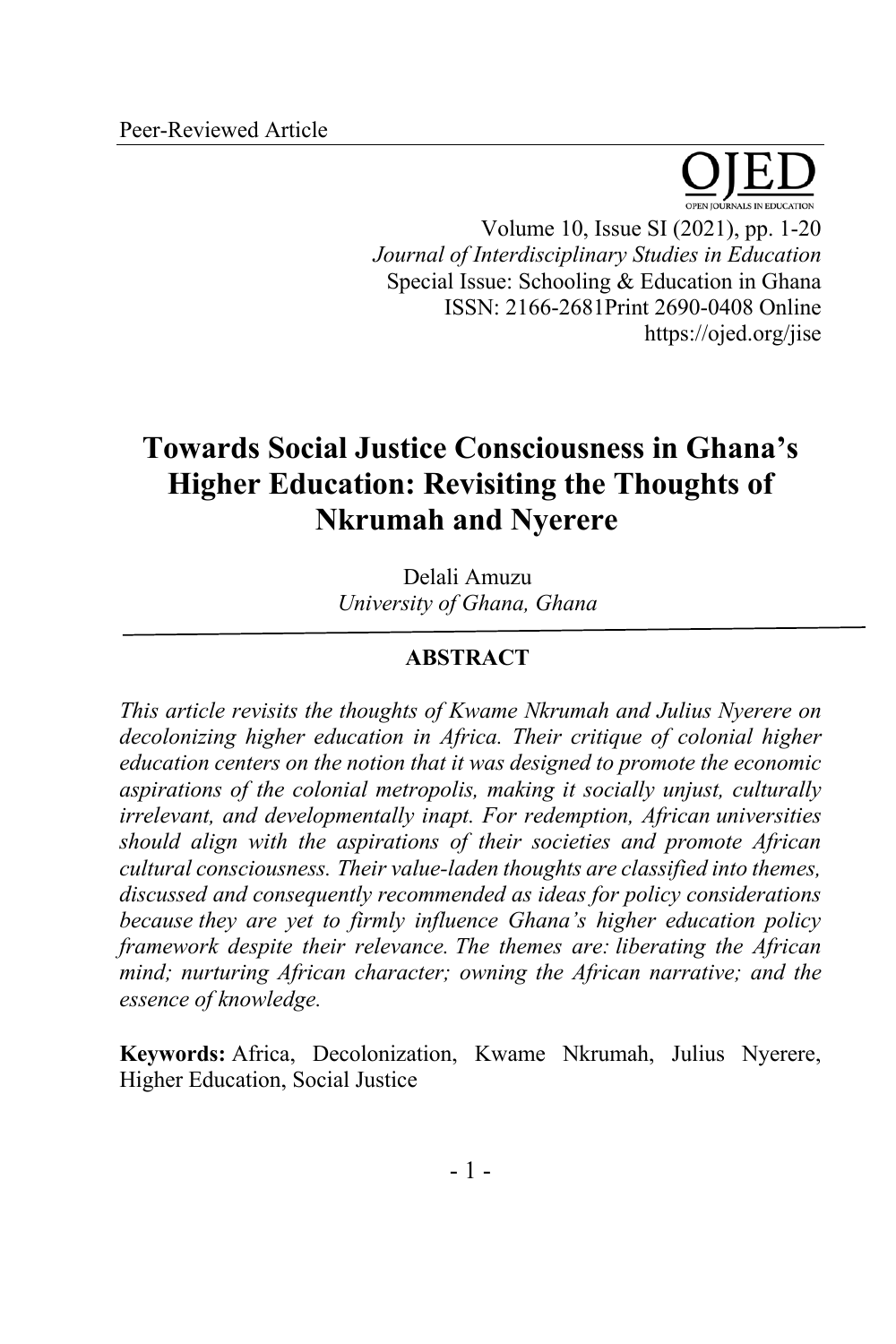#### **INTRODUCTION**

Discourses in anti-colonial theorizations, post-colonial persuasions, and Indigenous education have focused on colonial education's injustices. Their activism and scholarship promote alternative paradigms designed to halt the epistemicide on African knowledge systems and alter the colonially established asymmetrical power relations and privilege systems (see Tamale, 2020; Dlamini, 2018; Walker, 2018). I contend in this article that Ghana's higher education remains a vestige of colonialism in structure, content, and form. Despite the changes witnessed over the decades, it is entrapped in the neo-liberal realities that seek to sustain Eurocentric outlooks as universal and promote Eurocentric individualistic aspirations as opposed to Africancentered collectivist worldviews. This paper examines values that can create a social justice consciousness in beneficiaries of Ghana's higher education for them to engage as active citizens within both educational contexts and the broader society. In furtherance of this cause, I present value-laden prepositions formed out of the thoughts of the first presidents of Ghana and Tanzania, Kwame Nkrumah and Julius Nyerere, respectively, which could shape critical higher education policy in Ghana. As we will see in this discussion, these scholars argued fundamentally that colonial higher education in Africa was unjust and bestowed unjust consequences due to its cultural misfit, enormous economic emphasis, misaligned social outcomes and privileges it grants to a minority in society. And until its redress, the higher education process would continue to perpetuate injustice and create unjust societies with all the associated tensions. To attain a social justice consciousness, African higher education, through African-centered perspectives of history and politics, must seek to liberate the African mind to raise awareness that the prevailing colonial bureaucracies and systems must be changed. Africans must own their narrative; this is important for selfdetermination. Higher education must help nurture a worthy African character so that people will see knowledge as a tool for empowerment, not exploitation. I do not think these are in any way overstretching the aims of African higher education. As Nkrumah and Nyerere argue, these values' nonfulfillment would continue to make higher education in Africa sustain structural inequalities in society.

I begin by examining in the background section how the concept of social justice has been taken up in academic discourses and how European enslavement of Africans and consequent colonialism in Africa bequeathed unjust institutions. There is also information on colonial higher education and contemporary realities in Africa and how Ghana's educational reforms have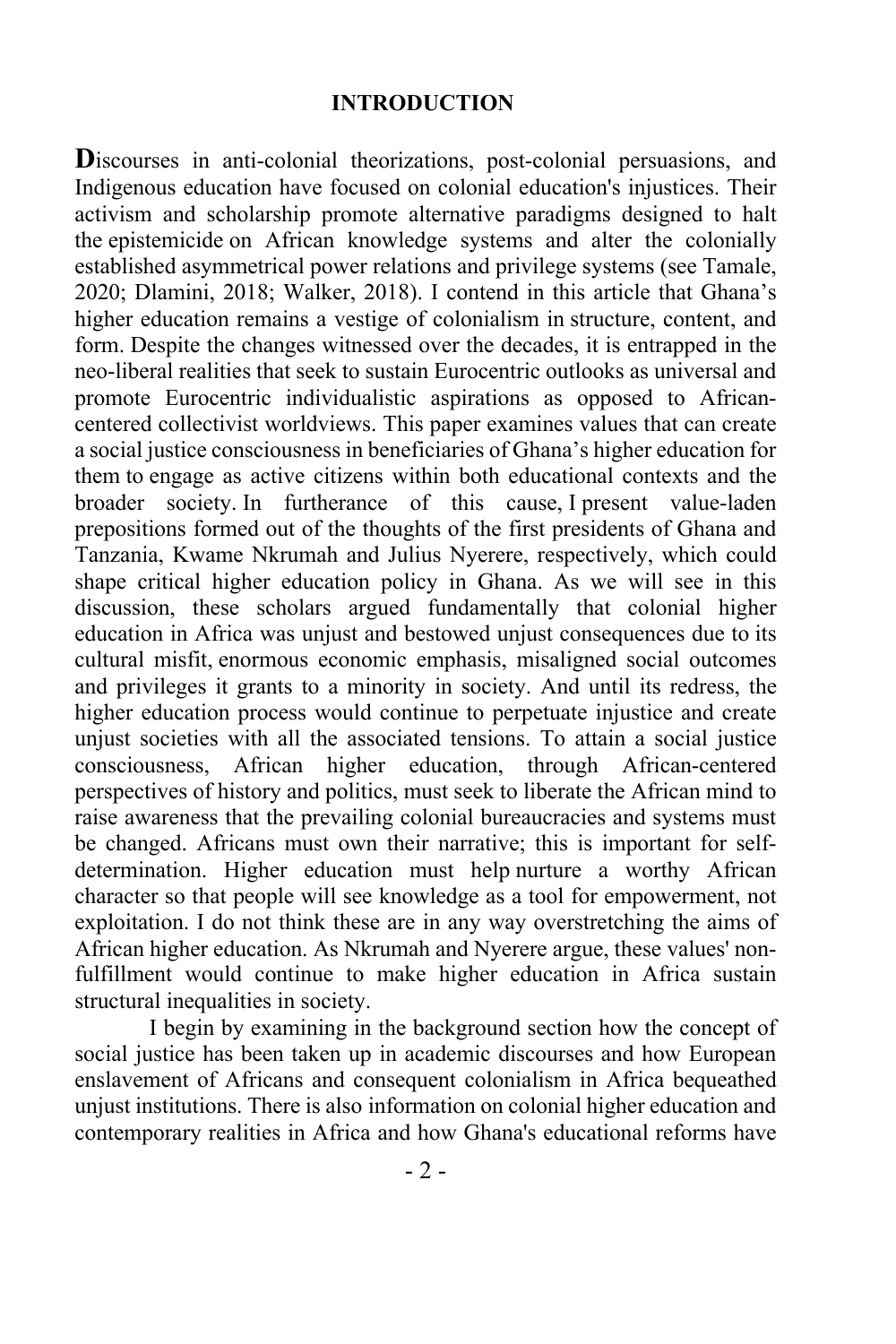failed to initiate a critical higher education policy. Issues of data and its analysis are captured in the method section. The thematic discussion segment highlights the themes derived from Kwame Nkrumah and Julius Nyerere's expositions and how these themes could be used as ideas for critical higher education policy consideration in Ghana. The specific themes are: liberating the African mind, nurturing African character, owning the African narrative, and the essence of knowledge.

#### **BACKGROUND**

#### **Overview of social justice**

While justice may be an old concept, social justice seems to be a relatively new concept emerging in the  $18<sup>th</sup>$  century (United Nations [UN], 2006). It is interrogating justice from social perspectives. Like many social science concepts, there is conceptual plurality – making it ambiguous and thereby drawing criticism. For instance, Miller (1999, p. ix) says, "the term may have emotive force, but no real meaning beyond that." Nevertheless, the need to uphold equitable relations in societies cannot be overstated. The UN (2006, p. 7) conceives social justice broadly as "the fair and compassionate distribution of the fruits of economic growth." Despite the multiple conceptions, social justice borders on the fair and non-discriminatory relationships between individuals and society (Thrift & Sugarman, 2019). Social justice has become a multi-disciplinary concept in academia. Discourses on inequities and the need to address different forms of inequalities – income, asset ownership, and distribution of opportunities-are gaining centricity. Accordingly, it is judged in quite definite and inferred terms, for instance, the spread of wealth and avenues for personal, societal, and national advancement.

Consequently, three critical domains seem to manifest in social justice discourses – equality of rights, opportunities, and living conditions. Although socially constructed and enumerated, social justice has assumed economic inclinations. The implementation of numerous poverty alleviation strategies to improve well-being and social justice has yielded insignificant results as the gap between the rich and the poor keep increasing globally. This, according to the UN (2006), is unjust and a reflection of "a general trend that is morally unfair, politically unwise and economically unsound" (p. 7). Furthermore, "injustices at the international level have produced a parallel increase in inequality between affluent and poor countries" (UN, 2006, p. 7).

Social justice operates within socio-political, economic, geographic, and even cultural spaces. It becomes important to situate any analysis within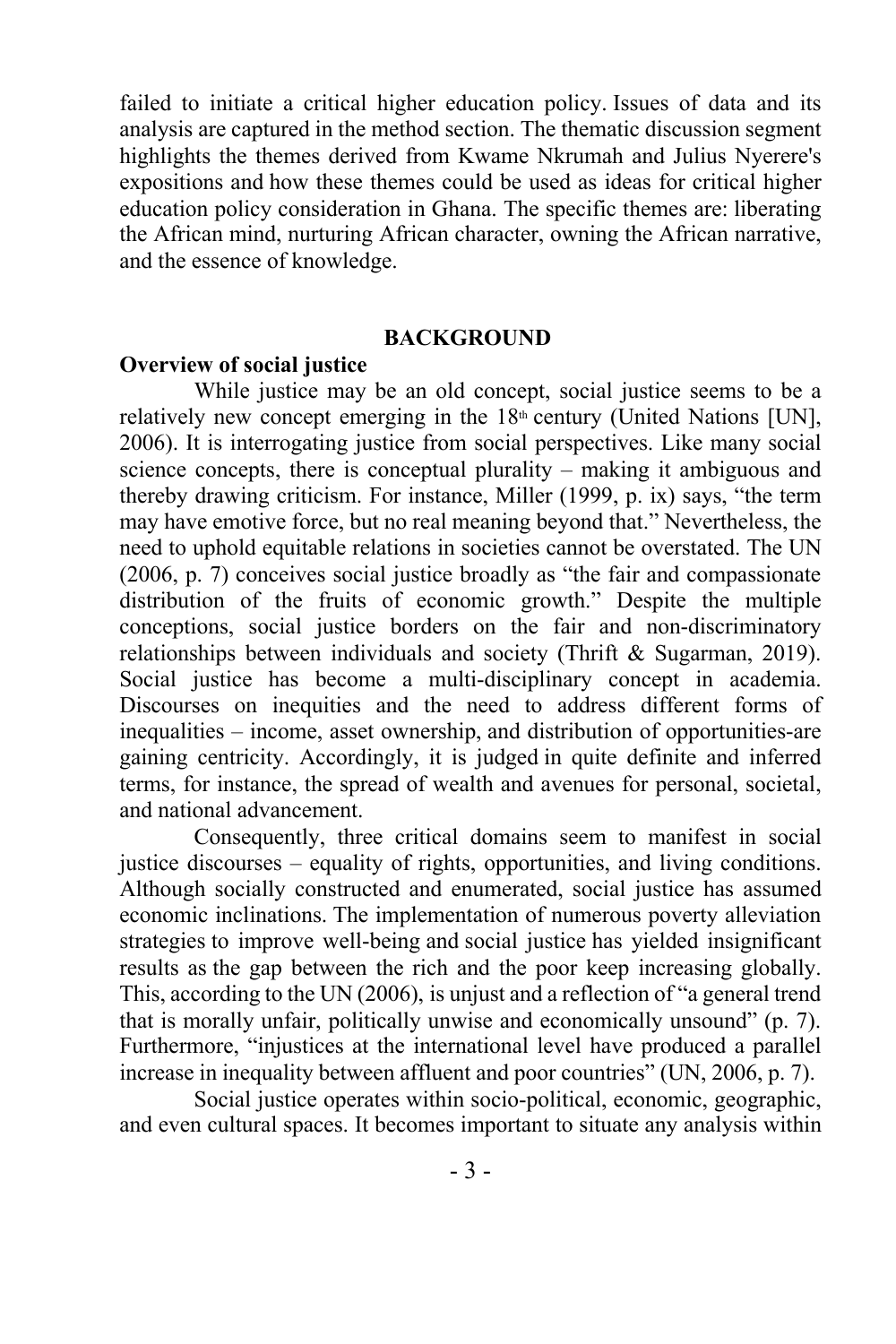these contexts both at the micro and macro levels (local and global levels). It is within these frameworks that meaning could be sought and understanding and judgment made. This does not overshadow possible universalities embedded in the conception and promotion of social justice.

To bring this home, the African continent and its people have experienced treacherous times. The infamous Berlin conference of 1884 and 1885 divided the continent among European groups ushering Africa and Africans into a unique realm in human history; items of trade (enslavement) and subsequent colonization. Without belaboring discourses on colonialism, when considered with the conception of social justice as a non-discriminatory relationship between individuals and society, I contend that the colonial enterprise was socially unjust to Africa and Africans. Furthermore, considering that dominant persuasions tend to shape education, exploitative colonial dispositions influenced colonial higher education in Africa (see Asante, 2006a; Heleta, 2016), and further established bureaucracies that reward people who help it function. Asante (2006b), therefore, says that colonialism's influence was not solely to capture human and natural resources but information and knowledge; hence "it is essential that the resistance must interrogate issues related to education, information and intellectual transformations" (p. ix). In Ghana and across Africa, the contemporary school system has become a powerful socialization agent, although its structure, content, and form remain colonial relics. The need to interrogate justice from a social perspective necessitates examining the agents of socialization – in this case, higher education.

## **Colonial higher education and contemporary realities in Africa**

While higher education is not new to Africa, its historicity has always generated some controversy. Higgs (2008) argues that, as part of the bigger European colonial agenda and the witting desire to capture the minds of nonwhite people, it was expedient for European missionaries and colonialists to propagate that Africa had no educational institutions. This false propaganda paved the way for introducing Eurocentric education (schooling) bereft of any African philosophy. The colonial agenda succeeded due to a confluence of military strength, control over media, and academic space to offer scientific or pseudo-scientific justifications for the enterprise. The history of the emergence of replica European universities (both in substance and form) in West Africa is well documented. It started in the  $19<sup>th</sup>$  Century in Sierra Leone until various university colleges emerged across West African (see Ashby, 1964, 1966; Agbodeka, 1998; Amuzu, 2019).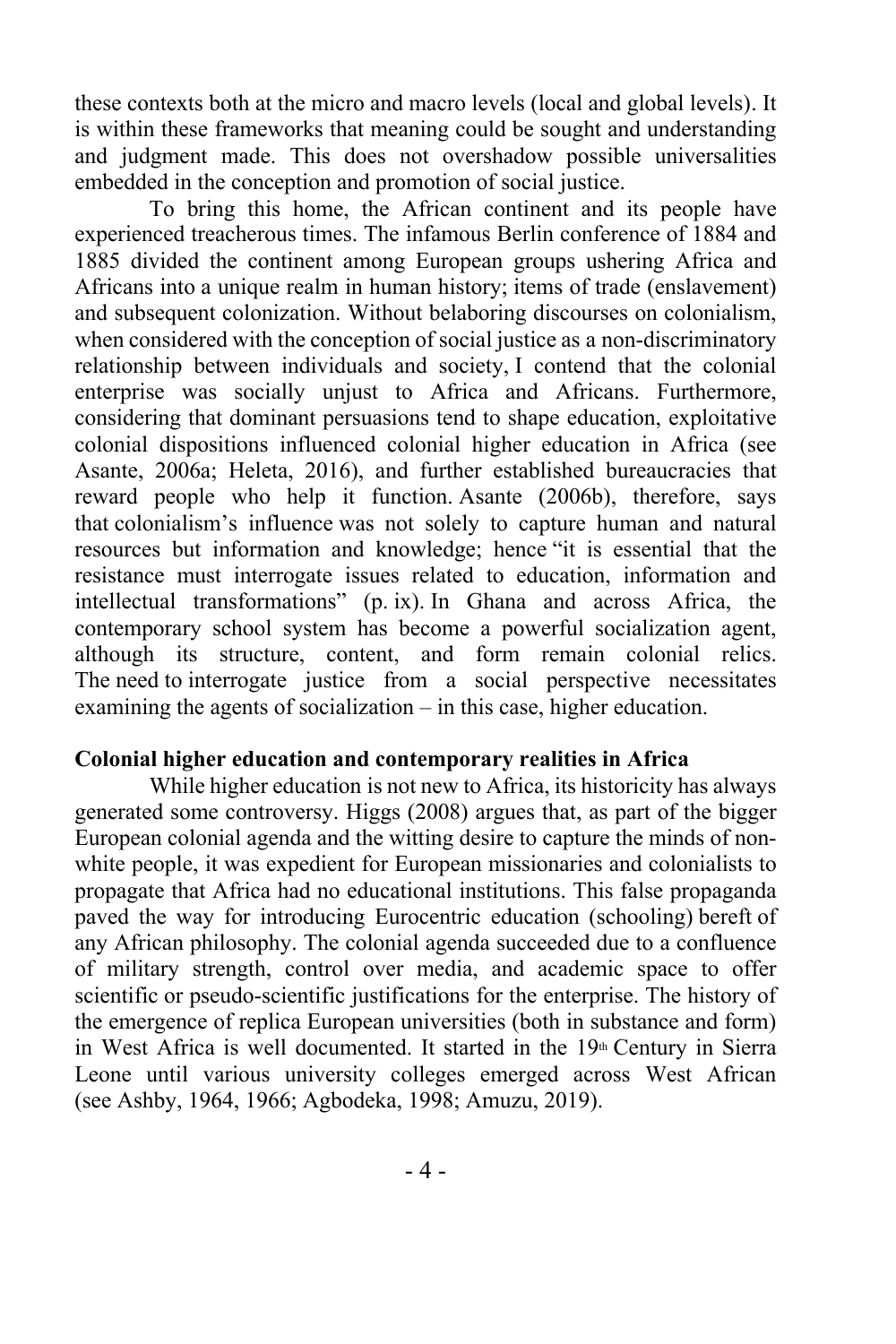In Ghana, the first university college was established in 1948 after many years of agitation. In line with the colonial agenda of territorial and cultural dominance, resource exploitation, and the colonized minds' ultimate capture, the institution was positioned to nurture human resources to run the colonial bureaucratic systems—the process of education created caricature Europeans. Fanon (2004, p. 11) calls them "colonized intellectuals", Amuzu (2017, p. 7) says they are "indigenous colonizers", while Nkrumah (1970) refers to them as a "comprador class" (p. 11). The nature of colonial higher education tended to instill a lack of knowledge of self, narcissism, individualism, consumerism, and the inculcation of westernized desires for status, power, and wealth (see Fanon, 2004).

Developing an understanding of the colonial enterprise is not linear because it comes in waves and is subject to constant realignment. Nkrumah (1970) categorizes people in African societies into a binary of privileged and oppressed classes. The former consists of the "bureaucratic bourgeoisie, officers of the armed forces and police, intelligentsia, professional class, and compradors." The latter were the "workers, peasants, small farmers and traders" (p. 11). The distinction between these groups at the time was the acquisition of western education. Although this classification has become quite complex and complicated due to factors like massification of higher education, unemployment, underemployment etc., it still aligns with contemporary realities across the continent. In fact, I was going to argue that it has changed, but I have shelved that thought upon reflection. Let me attempt an explanation for my stance. It has not changed much because the oppressed class remains "workers, peasants, small farmers and traders" – they largely do not understand the colonial bureaucratic system they have been trapped into and expected to survive in. They are the least paid, face the rough end of the law enforcement, judicial and penal systems, and have extremely low chances of social mobility.

On the other hand, however, drained their privileges may be (see Amuzu, 2019). The privileged class still wields some power, influence and participate (consciously or unconsciously) in exploiting the masses and their commonwealth. One may also argue that a superstructure political class is the 'Indigenous colonizers' co-opting the bureaucratic bourgeoisie, officers of the armed forces and police, intelligentsia, and professional class to advance and achieve their exploitative schemes. In all these, I must add that the former colonists who have a constant eye on Africa's raw materials remain the "Big Brothers" behind the scenes profiteering from the colonial arrangements they established centuries ago. As aforementioned, higher education is a springboard into these realms, and a worthy degree facilitates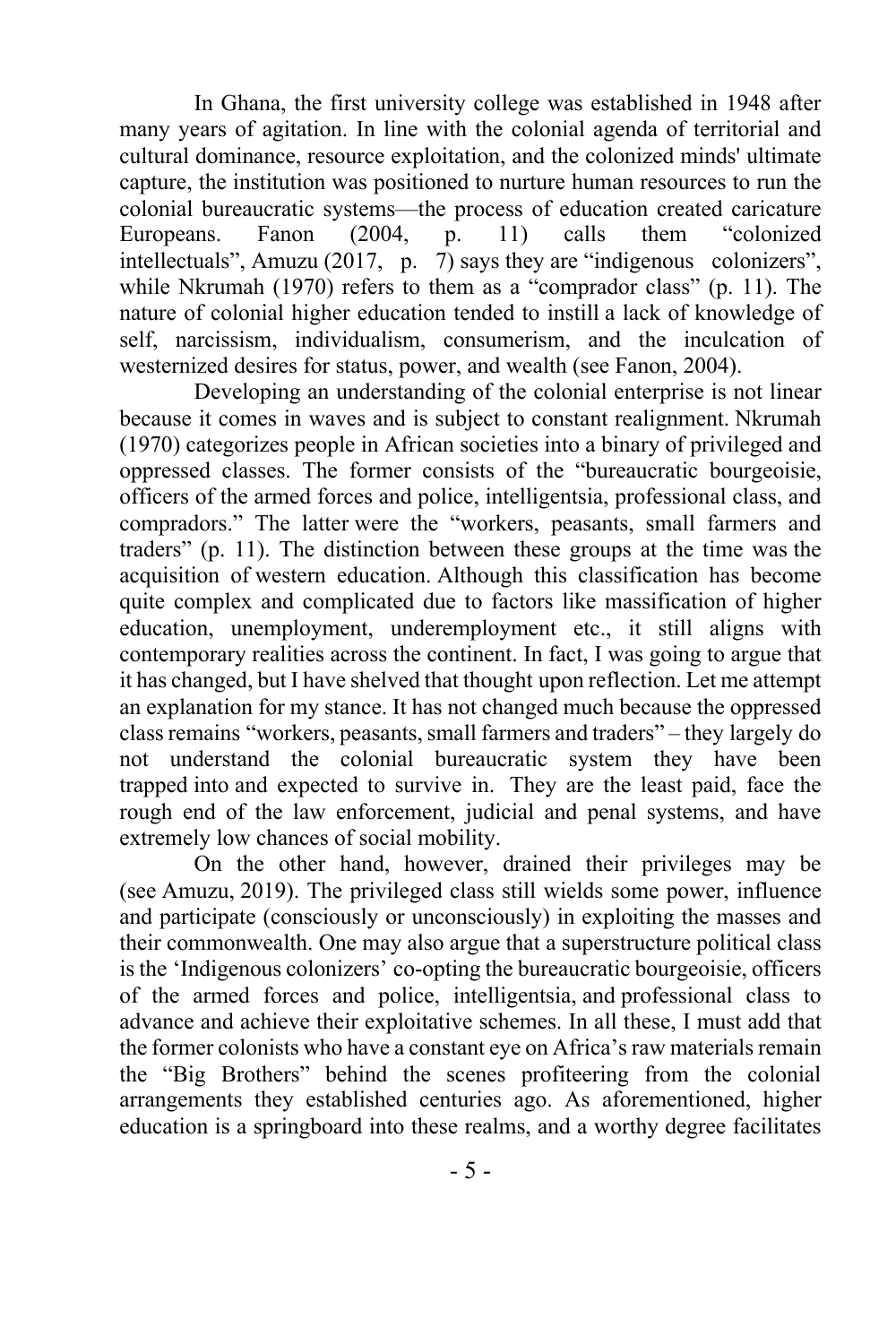or propels a person into these webs. We will see in subsequent sessions how Nkrumah and Nyerere encourage Africans to blame the institutions that offer such people to society. Even though resistances have been mounted against these colonial machinations, there is still enormous work to be done. To this end, there is the need for an alternate consciousness to propel a more humanized culture for an egalitarian society. Culture, on the other hand, is formed through a fusion of values, and since education fundamentally is a value transmission system, there is the need to discard the colonial values embedded in higher education. The need for an alternative consciousness influences the works of many anti-colonial, post-colonial, African centered and Indigenous scholars like Dei (2012), Asante (2006a, 2020a, 2020b), and Minga (2021), amongst others.

## **Critical higher education policy gap**

Despite the successes of the liberation struggles that led to political independence across Africa, education generally and higher education specifically has not witnessed enough radical variations. The nature of Eurocentrism creates divisions due to its inclination for supremacy. Eurocentric perspectives dominate disparaged African viewpoints creating a clash of worldviews and knowledge systems, invariably programming the highly schooled African to seek European validation while demeaning African worldviews (Amuzu, 2020). Critical education policy analysis focuses on discussions ranging from Marxist and Leftist analysis of education. It is a framework that reveals how power relations (social, economic, and cultural) in their complexities and amalgamations influence education (see Giroux, 2010; Apple, Au, & Gandin, 2009). From an African perspective, I conceive critical higher education policy as a framework that seeks to awaken the schooled African consciousness to the factors that situate Africa and Africans within an unfavorable position in global relations. This can be achieved through discussions and critique of global capitalism and the inequalities of the global economic system, neoliberalism, colonialism, white supremacy, anti-colonialism, racist histories and ideologies, and cultural hegemonies that demean the African. The essence is to address and redress colonial privilege issues, social injustices, racism, and global exploitation schemes that subjugate the African into perpetual servitude. Ultimately, it is to offer an Afrocentric focus and an empowering consciousness to Africans.

While African governments have attempted to improve higher education, the human capital theory remains the most seductive basis. Neoliberalism has commercialized universities, and academic programs have become marketable commodities, posing an existential threat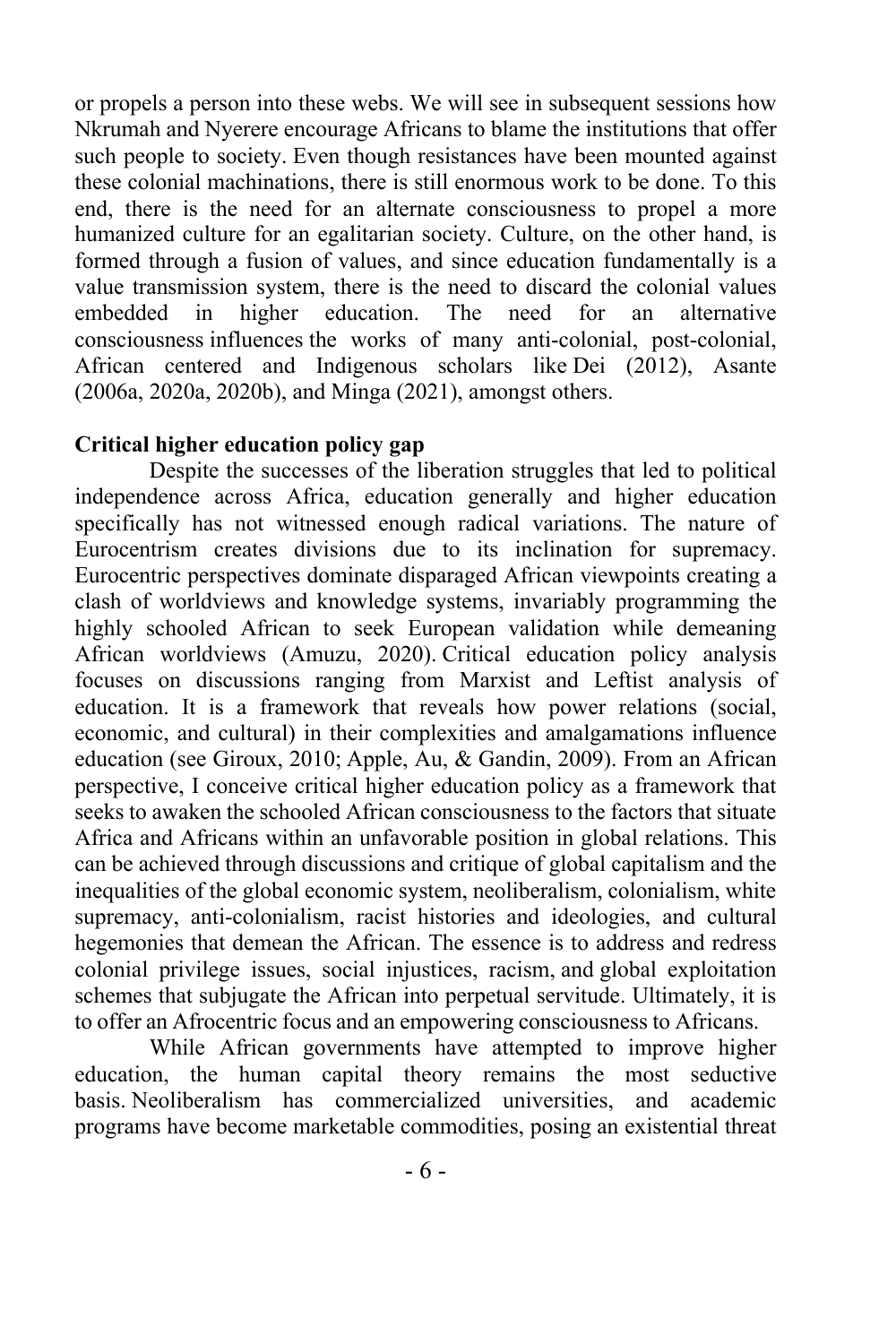to many liberal arts programs. Certainly, this is a vestige of imperialism and colonialism's never-ending economic machinations (see Gyamera & Burke, 2018; Tight, 2019; Giroux, 2019). Nevertheless, the need to decolonize education remains a social justice cause. Even an European scholar like Barnett (2017) suggests a reconceptualization of higher education where "the task of an adequate philosophy of higher education…is not merely to understand the university or even to defend it but to change it" (p. 10). This change is bound to differ across societies, and for Africans captured and relishing in the imaginations of colonists, there is the need for a critical rethink of higher education.

While Ghana has had at least seven education policies postindependence, they lacked coherence and consistency (Opoku Agyemang, 2019). Whereas access to and quality of higher education have gained attention amongst policy initiators, funding remains a challenge. Crucially, issues to do with philosophy, theory, and content have received tokenism. The need for higher education in Ghana to bequeath realities contrary to the prevailing regurgitation of colonial Eurocentric worldviews gives credence to the need to revisit the propositions of sages like Nkrumah and Nyerere. I must say that notions of critical education policy gained some prominence in the post-independence era in Africa when the vibe for decolonization was high, but this momentum has not been sustained. Fanon (2004) argues that decolonization is a historical process and understood "insofar as we can discern the history-making movement which gives it form and substance" (p. 2). To alter the kind of products Ghana's higher education institutions bequeath to society, the need to identify past actions creating contemporary realities becomes uncompromising.

Furthermore, anyone desirous to engage in this form of liberation should know that decolonization is political and conceivably violent because "it is the colonist who fabricated and continues to fabricate the colonized subject" (Fanon, 2004, p. 2). The privileged colonized subject strives consciously or unconsciously to ensure the sustenance of the colonial structures because he or she derives "validity, i.e., his wealth, from the colonial system" (Fanon, 2004, p. 2). The need for decolonization becomes unwelcomed as it threatens the structures that privilege and create wealth for the highly schooled, though socially just. These tensions manifested in Nkrumah's quest to decolonize Ghana's higher education in the late 1950s and early 1960s (see Agbodeka, 1998; Poe, 2003). Nevertheless, the need to decolonize Ghana's higher education cannot be overstated; indeed, it is in the greater interest of the privileged because they tend to lose greatly in the event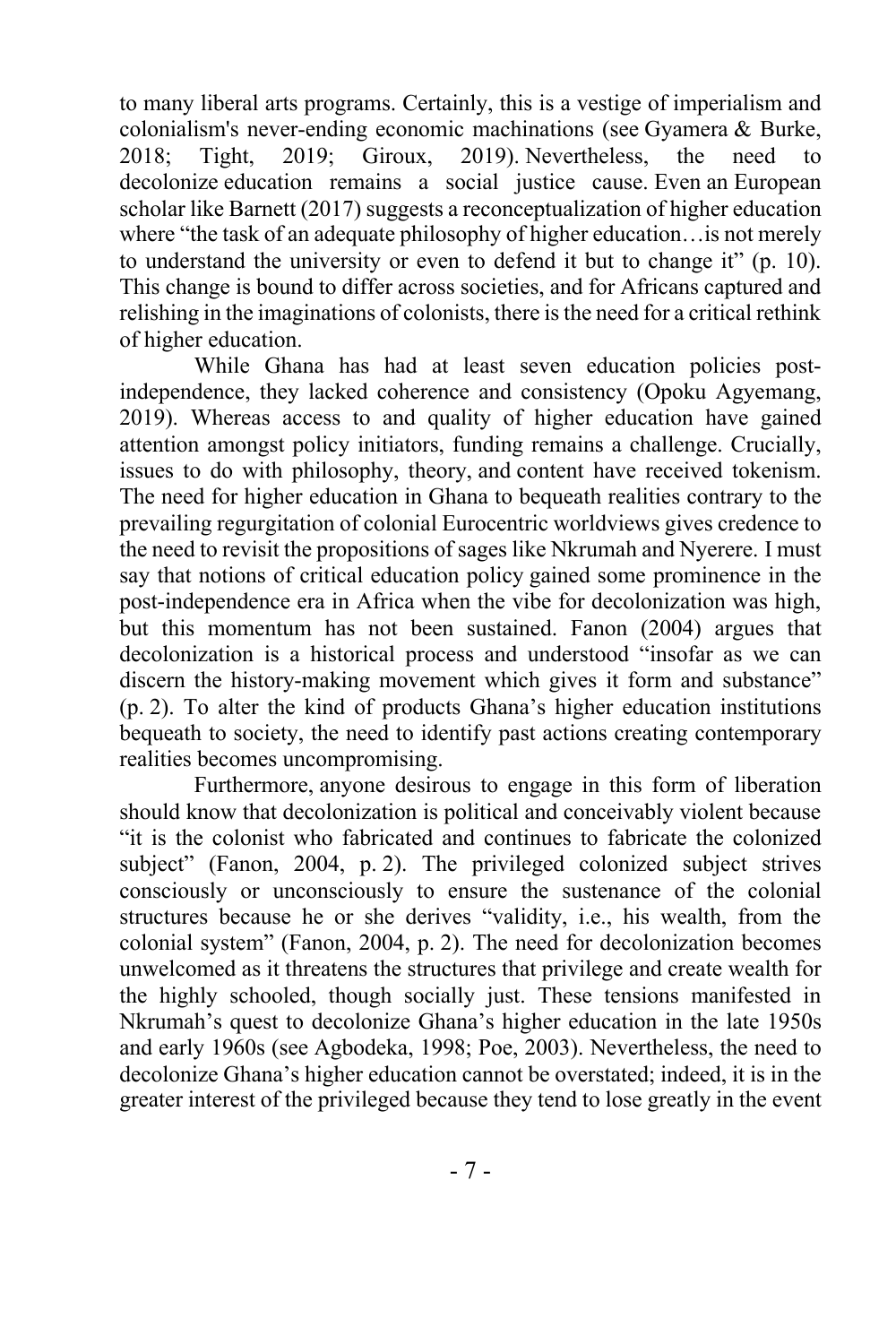of a social revolt. Nyerere and Nkrumah's advocacy for egalitarianism must be a consciousness bequeathed through Ghana's higher education process.

#### **METHOD**

This is a conceptual article. Therefore, I adopted a desk review of existing articles, books, and speeches of Kwame Nkrumah and Julius Nyerere. Also, government reports, policy documents, and other relevant documentation on the need to decolonize education generally and higher education specifically were consulted. Both peer-reviewed and gray literature were accessed. Based on these reviews, content and discourse analysis, and my understanding of decolonizing higher education, I offer these critical perspectives on how social justice consciousness can be infused into Ghana's higher education process. Content analysis is a tool in research employed to determine the presence of certain words, themes, or concepts in texts. I utilize this tool to determine words like higher education, colonialism, liberation, and African culture, amongst others in Nyerere and Nkrumah's writing, to create the themes that I developed to present their ideas. Being leaders of Africa's anti-colonial movements, they offer not only theoretical perspectives but also praxis in dealing with the colonial enterprise. They were both trained educators hence had a deeper understanding of what it takes to undertake a meaningful education (see Schreier, 2012). I used discourse analysis  to study the written works [including transcribed speeches] of Nkrumah and Nyerere in relation to the arguments, narrations, descriptions, expositions, and actions they offer in specific social contexts. In this instance, they were directed at Africans trapped in European colonization. These works aim to help understand the colonial enterprise, its effects, and its purposes on both the colonized and the colonizer (see Abell, Gruber, Mautner & Myers, 2008).

I selected these leaders because of their profound advocacy for higher education to serve society's greater good. Their thoughts are witty and timeless. Overall, they held that higher education designed to promote social justice must focus on African realities and values. This would make education meaningful and, to this end, liberate the African mind. Kwame Nkrumah and Julius Nyerere were the first presidents of Ghana and Tanzania, respectively. Their elicited thoughts are discussed in these thematic areas: liberating the African mind, nurturing African character, owning the African narrative, and the essence of knowledge. The thematic areas discussed are relevant, value-laden, and wield immense significance to instigate social justice consciousness to Ghana's higher education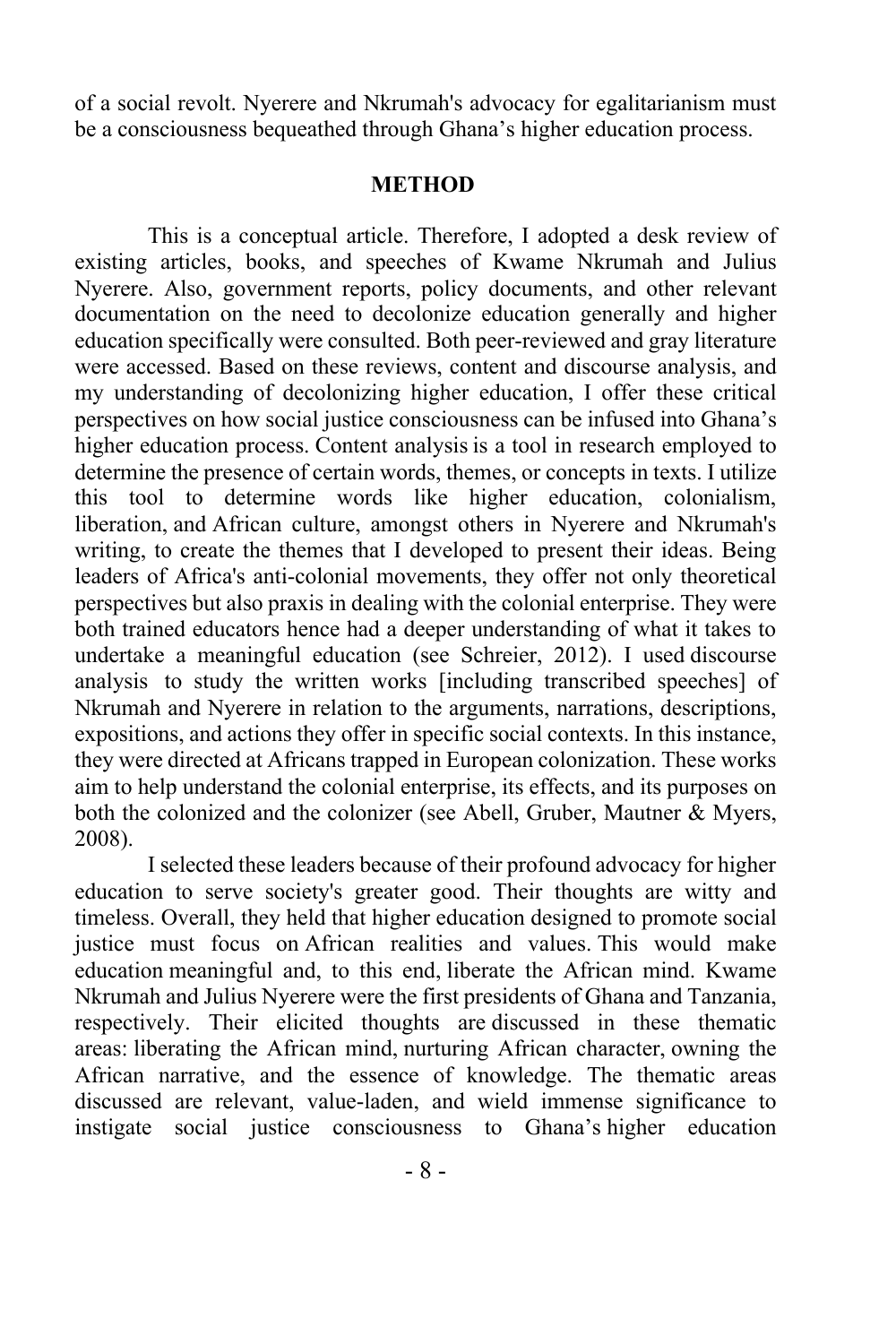beneficiaries. African listeners of the British Broadcasting Corporation's World Service voted for Kwame Nkrumah as the "Man of the Millennium" (BBC, 2000).

#### **THEMATIC DISCUSSIONS**

#### **Liberating the African mind**

As aforementioned, the colonial enterprise was designed to insidiously capture the mind of the colonized into the cultures and dictates of the colonizer. The need to liberate the colonized mind has gained consistent traction over the decades across the colonized world. Hayford's (1911) "Ethiopia Unbound" through Achebe's (1958) "Things Fall Apart" to contemporary works of Goldson (2020) "liberating the mind: Rastafari and the theorization of Maroonage as epistemological (Dis) engagement", Nyamnjoh's (2019) decolonizing the university in Africa, and Asante's (2020a) "Africology, Afrocentricity, and what remains to be done" remain scholarly endeavors seeking to help to liberate the African mind.

To begin Nyerere and Nkrumah's journey to liberate the African mind, Nkrumah faults the philosophical foundations of European established universities in Ghana and Africa. They were established to confer Eurocentric exploitative consciousness to a privileged minority. He argues that the aims of a university in an independent state should not re-echo colonial aspirations. In the past, they were planned toward colonial edict and its beneficiaries reflecting the "…values and ideals of the colonial powers. Consequently, colonial institutions of higher learning, however good intentioned, were unable to assess the needs and aspirations of the societies for which they were instituted" (Nkrumah, 1997b, p. 138). Therefore, higher education in Ghana and Africa must nurture Pan-African agency and extinguish the deep-rooted colonial attitudes and practices because they are unfair, disenfranchise the masses, and initiate unjust relations between individuals and society (Nkrumah, 1997b). To help achieve the liberated mentality, Nkrumah established the Institute of African Studies (IAS) at the University of Ghana (Agbodeka, 1998; Poe, 2003). The institute was to advance African-centered perspectives, project the African identity and further mitigate vestiges of colonialism. Nkrumah hoped IAS in the immediate future "…will have a firm basis of African scholarship and that it will become an internationally recognized center for the advanced study of African history, language, sociology and culture and of contemporary African institutions" (Nkrumah, 1997b, p.138). This goal was vital to the unification and synergy (politically, economically, and intellectually) required among Africans separated by false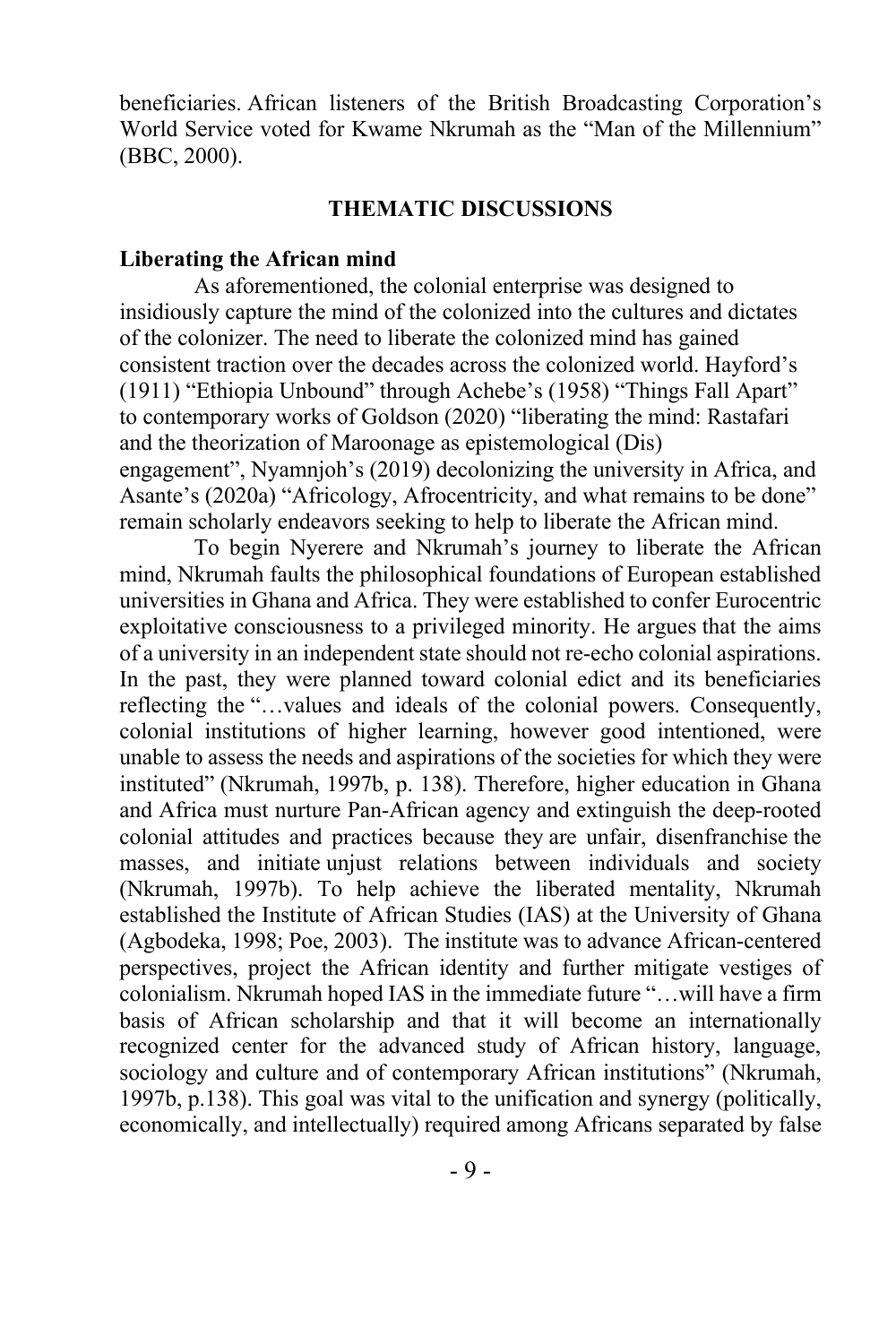demarcations and boundaries to defeat colonialism and capitalism. To Nkrumah, incorporating African worldviews would help create a just society due to fundamental ideas like community, interdependency, and respect.

Julius Kambarage Nyerere, an ardent crusader of African liberation and dignity, also advocate for educational policies pinned on African ideologies. His views, in many ways, reflect Nkrumah's. According to Kassam (2000), Nyerere's passion for education earned him the title Mwalimu (*teacher,* in Swahili). Nyerere's fundamental thesis is that education should liberate the mind – anything else is worthless (Nyerere, 1975). However, unfortunately, higher education in Tanzania was detached from society and malfunctioning due to its colonial heritage. It privileged a minority and threatened social cohesion. Nyerere (1975), in attempting to deconstruct the word liberate, offers a layered approach where he says "to "liberate" means to "set free," and to "set free from something." It implies impediments to freedom having been thrown off; it can therefore be a matter of degree and of a process" (p. 7). Moving away from the dictionary looking definition, he says that a person who can untie her/his wrist can further proceed to unshackle their feet. However, a person "can be physically free from restraint and still be unfree if his mind is restricted by habits and attitudes which limit his humanity" (Nyerere, 1975, p. 4). Nyerere brings to the fore the complexities embedded in the phenomenon of liberation. While physical disentanglement can be simple and quite straightforward, mental liberation can be more intricate and difficult to achieve, mainly because it is a product of socialization and is sometimes subliminal. It is in this regard that Nyerere and Nkrumah engaged the higher education processes of their countries. Nyerere (1975) says his conception of liberation does not abnormally overextend the elasticity of the word 'liberate' – it is freeing one's humanity.

The need to liberate the African mind remains valuable in the course to decolonize higher education in Ghana. The mind is central to human actions hence Steve Biko's famous phrase, "the most potent weapon in the hands of the oppressor is the mind of the oppressed" (Biko, 1978, p. 68). Universities in this regard must strive to abandon the remnants of the colonial ivory tower mentality and its associated sense of exclusivity by associating with the aspirations of their societies. Furthermore, the notions of exclusivity, superiority and exoticism attached to European knowledge constructs do not empower the African and fails to offer any meaningful competitive advantage in the global knowledge space.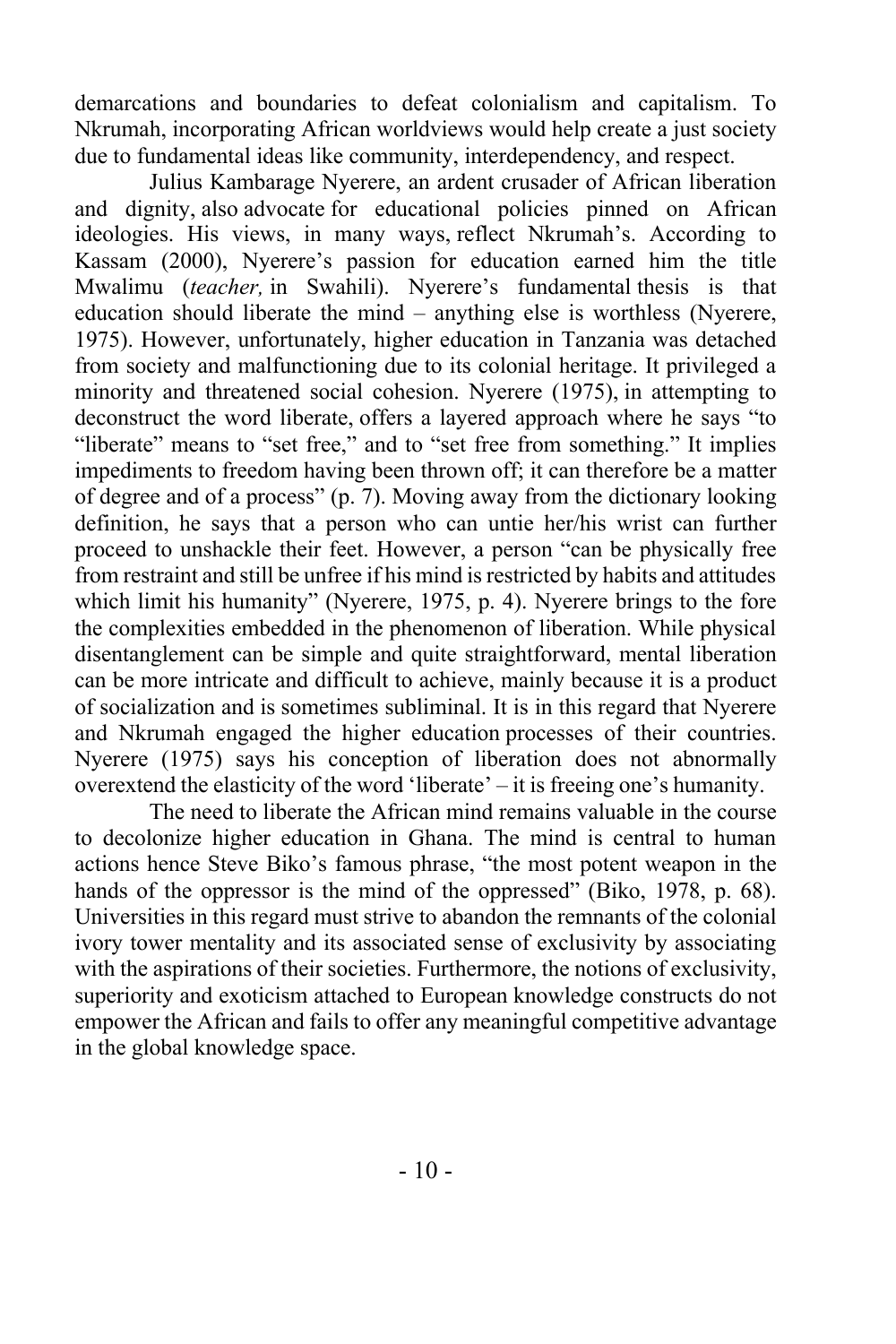## **Nurturing African character**

The need to nurture worthy character has shaped African education since antiquity. For instance, Ma'at was the foremost ethical principle in Kemit (ancient Egypt) and shaped education at all levels, especially in higher education. Ma'at, which translates into English as truth, justice, reciprocity, balance, order, harmony, and righteousness, is the foundation principle of human relations and interactions (see Karenga, 2003). It, therefore, does not come as a surprise that this prominent feature in African education permeates Nyerere's erudition. To him, nurturing worthy character enhances a person's humanity. Higher education must prepare people for life, help them function effectively, and serve their society, but, inopportunely, it deviates from these realities and expectations in Africa. Its detachment from society impedes the synthesis of social activities and academic undertakings hence the need to query the essence of schooling. It lacks the atmosphere to cultivate an egalitarian society (Nyerere, 1975). Touching on the purpose of education, Nyerere (1975) argues that it is not for "the development of objects – whether they be pyramids or irrigation ditches, railways or palaces" (p. 6). The development of objects can be wedded with the development of humanity because the primary essence of education is not to "turn out technicians who can be used as instruments in the expansion of the economy. It is to turn out men who have the technical knowledge and ability to expand the economy for the benefit of man in society" (Nyerere, 1975, p. 6).

The pursuit of academic, technical, or vocational knowledge must operate in an atmosphere that promotes altruism because equating education to training tends to breed selfish inclinations that keep societies unbalanced and unfair. Competitive schemes that privilege a few and emphasize materialism are hopeless and disingenuous. Despite the importance of work, an appreciation of the primary purpose of specific arts and striving to achieve them is most essential. Higher education should thus transcend employment. However, should work assume primacy for higher education, then humanity is reduced to mechanical items, which threatens their social nature.

Moreover, the colonial material focus of higher education makes the liberation of the mind elusive because, as [Bob] Marley (1979) says, the strategy is to "keep us hungry, and when you gonna get some food, your brother got to be your enemy." Nyerere (1975) continues to argue that "it is certainly true that Africa has great need of men with technical knowledge, and that our freedom is restricted by the absence of such men" (p. 6). Nyerere seems to be attempting to illustrate a critical "distinction between a system of education which makes liberated men and women into skillful users of tools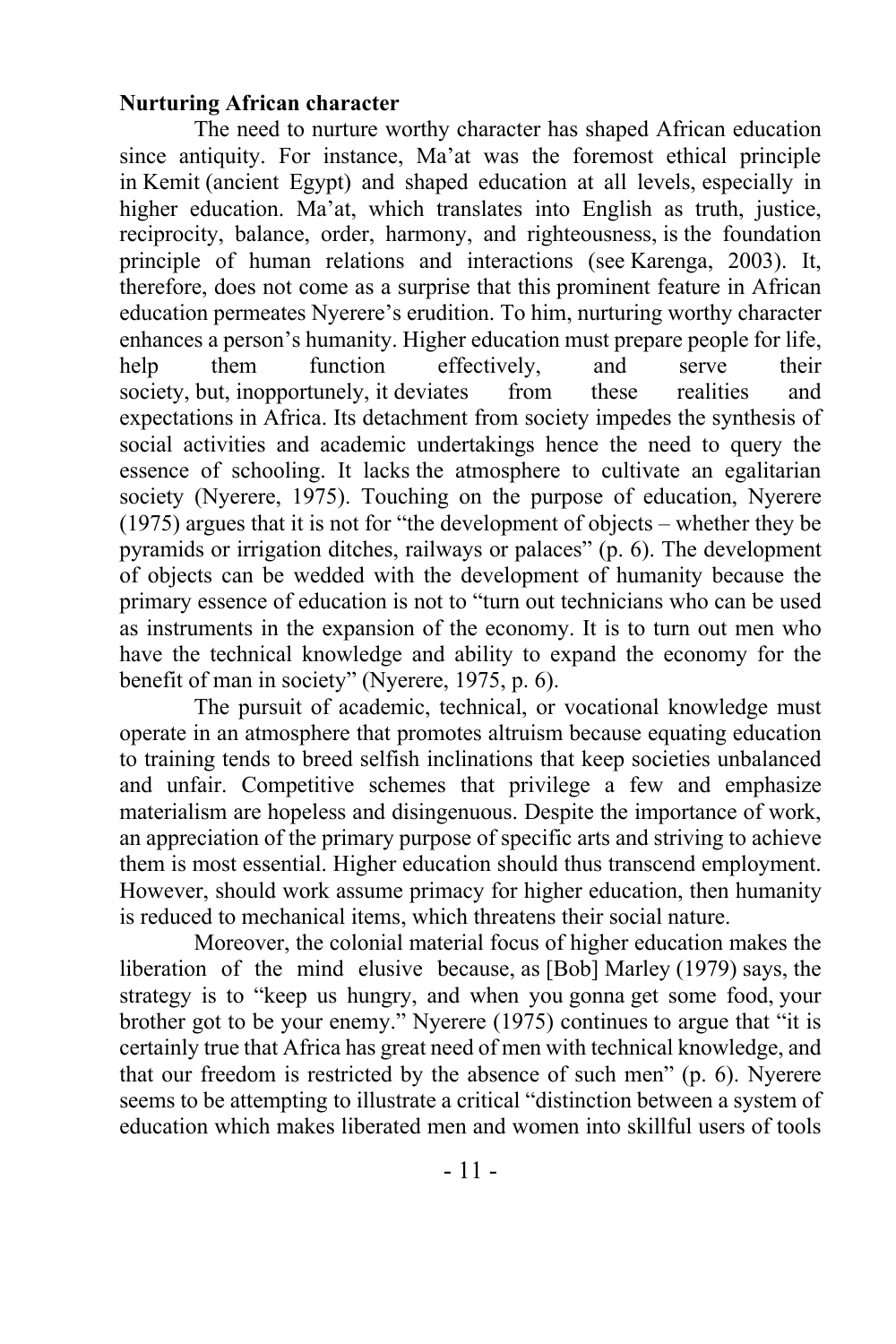and a system of education which turns men and women into tools" (Nyerere, 1975, p. 6). To this end, he contends that technical and practical education should be education "for creators not for creatures" so that institutions of learning do not end "turning out marketable commodities" (Nyerere, 1975, p. 6). On the contrary, education enlarges human beings without converting them into "efficient instruments for the production of modern gadgets" (Nyerere, 1975, p. 6).

Furthermore, Nyerere (1975; 1978; 1985) claims that the lack of worthy character and materialistic concentrations of colonial education produces professionals who have an unworthy sense of entitlement. They eke glamorously from society and contribute mediocrity to the aspirations of the masses. People with such worldviews are not liberated, as self-centeredness cannot be liberation. The uniqueness of every human being presents a potentially distinctive contribution to the effective functioning of any society, hence the need to liberate as many people as possible. An isolated human being is incapable of being liberated or educated because "the words are meaningless in relation to an abandoned child brought up by wolves" (Nyerere, 1975, p. 6). Human beings are primarily social beings, so is education and its purpose because the ultimate intention is to nurture "human beings who are part of mankind" (Nyerere, 1975, p. 7) striving for the general good of society. In Ghana, a road safety operation initiated by a local media house, CITI FM, and CITI TV in 2019 was sabotaged after a few months by "unseen hands" because prominent people like parliamentarians, police and military officers, as well top civil servants were caught on camera breaking traffic rules. Many were seen driving on the opposite lanes to avoid being in traffic. This is the sense of superiority and level of impunity some people in leadership positions in Ghana desire to live (Citinewsroom, 2019). This further illustrates the disrespect the highly schooled in positions of authority show to the populace. Nyerere notes that a liberated person should not feel a sense of superiority and difference but act and work together for the common good. A liberated person is conscious of their humanity and can influence positively. Therefore, people should halt in celebrating higher education in Tanzania and Africa as it deviates from producing liberated minds. It must produce leaders desiring the opportunity to serve, not the reverse. Beneficiaries of higher education in Africa need to assume and show leadership in every facet of life and not mere production tools. I share in Nyerere's (1975) supposition that:

> The antithesis of education...is the kind of learning which teaches an individual to regard himself as a commodity, whose value is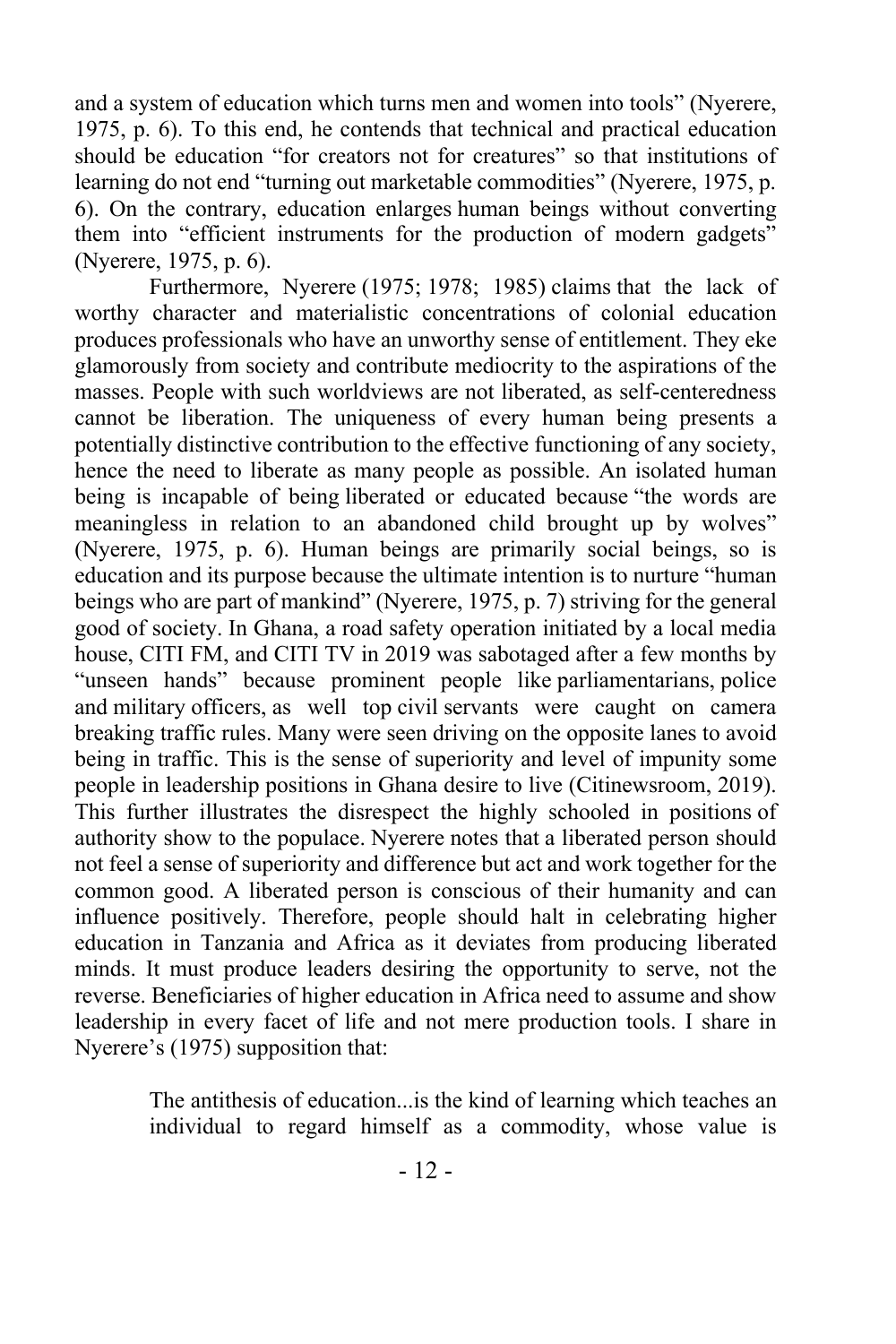determined by certificates, degrees, or other professional qualifications. Yet this antithesis of education is still too often the effect of what we call education in Africa – and in Tanzania. There are professional men who say: "My market value is higher than the salary I am receiving in Tanzania." But no human being has a market value except a slave. (p. 7)

#### **Owning the African narrative**

*"The media is the most powerful entity on earth. They have the power to make the innocent guilty and to make the guilty innocent, and that's power. Because they control the minds of the masses" Malcolm X*

Controlling the narrative in many aspects of life grants enormous power. Notwithstanding the enormous military strength of European colonists, they needed the media and even academia to propagate and achieve their aim. This form of control was beneficial for the colonizers because they created disparaging images and imaginations that are still associated with Africa and Africans. The colonizers gave the world what to think and perceive about Africa and Africans, how to relate with the continent and its people, and often justified the need to treat Africans with disdain. The police brutalities against Africans [Blacks] in America (see Chaney & Robertson, 2013) and the self-hatred and self-defeat (see Jamison, 2020) among African people are symptomatic of the negative narratives promoted against Africa and Africans and its consequent internalization. Indeed, if Black lives ever mattered in the western consciousness, Africans would not be fighting for their humanity in the year 2020. This reality is equally present even on the continent (see Uwazuruike, 2020; Boateng, Makin, Abess, & Wu, 2019).

Africa's quest to control its narrative is crucially imperative to redress, restore, project and promote the African standpoint so annihilated in western consciousness. Simply, to unapologetically tell the African story the African way. In this regard, Nkrumah encourages Africans to own the African narrative to present alternative views from those designed to promote and justify European colonialism and capitalism. To foreign scholars desiring to work in Ghana, there was a caution to acknowledge that their cognitive formations have "been largely influenced by their system of education and the fact of their society and environment. For this reason, they must endeavor to adjust and reorientate their attitudes and thought to our African conditions and aspirations" (Nkrumah, 1997c, p. 129). On their part, universities in Ghana must "study the history, culture, and institutions, languages and arts of Ghana and of Africa in new African-centered ways – in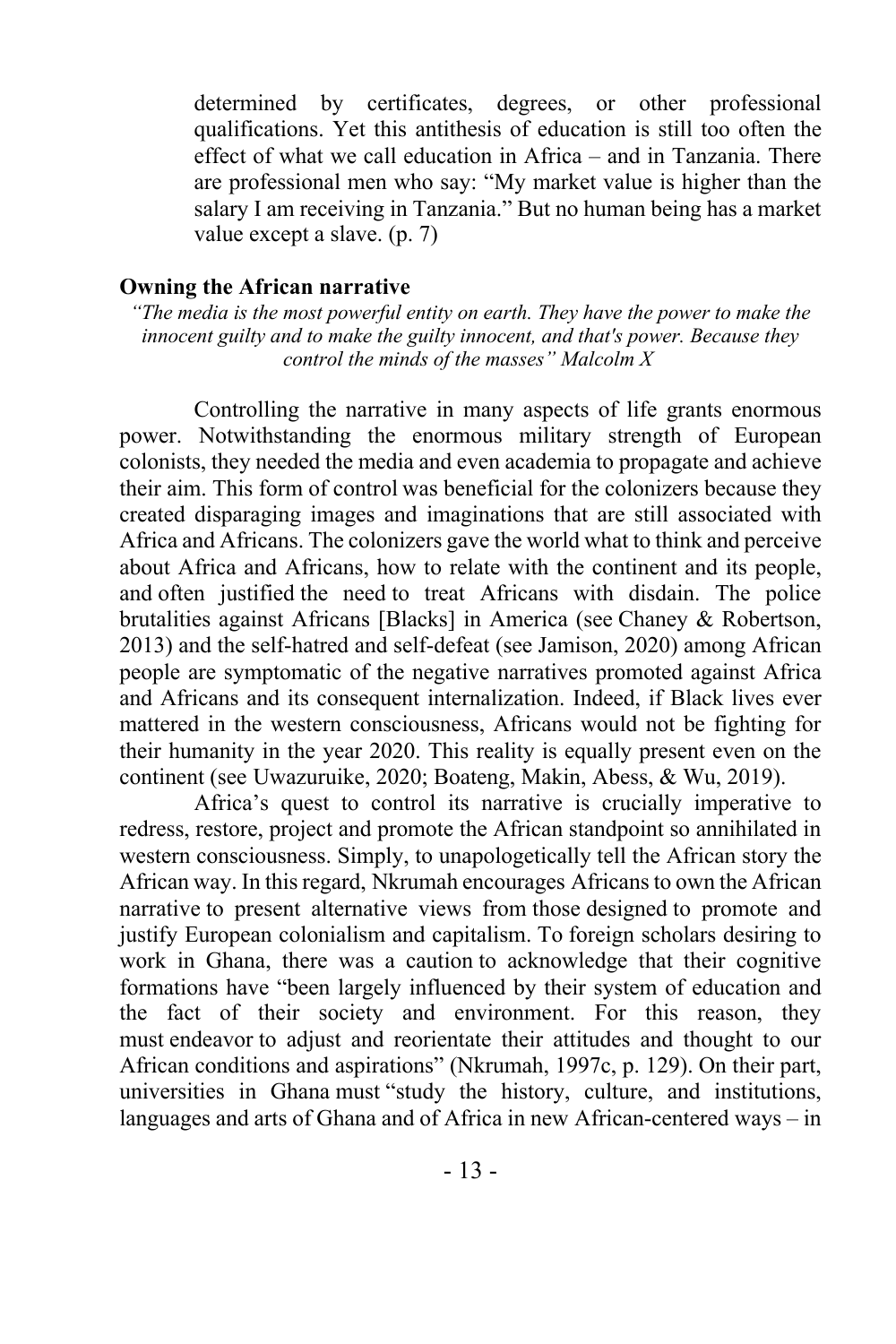entire freedom from the propositions and presuppositions of the colonial epoch" (Nkrumah, 1997c, p. 128). The Institute of African Studies should be preoccupied with the reclamation and reaffirmation of Africa's great antiquity due to their propensity to inspire and motivate successive generations. The institute was tasked to explore and reorganize scholarly literature on Africa through collaboration with likeminded institutions across the African world to establish the foundation for African-centered education. To Nkrumah, "it is only in conditions of total freedom and independence from foreign rule and interferences that the aspirations of our people will see real fulfillment and the African genius find his best expression" (Nkrumah, 1997c, p. 131)*.*

At a university dinner at the seat of government on February 24, 1963, Nkrumah stated that European grammar education would not liberate Africans and initiate the social justices needed for collective action towards development. A harmony should exist between universities and national life and empower the populace because "A university is supported by society, and without the sustenance which it receives from society, it will cease to exist" (Nkrumah, 1997c, p. 11).

Although Nkrumah emphasizes African centeredness, he was open to a synthesis of the best of any world (Sherwood, 1996). Nkrumah encouraged African students to "…maintain links with the African scene, and thus understand the great cause of African unity to which we are committed" (Nkrumah, 1997b, p. 138). To study Africa extensively, Nkrumah established an exchange program at the University of Ghana in 1964, enrolling nearly two hundred students from Uganda, Kenya, Nigeria, Tanganyika (Tanzania), USA, and Europe (Nkrumah, 1997c). This was to develop a culture of mutual interdependence among Africans while maintaining their Africanness. Nkrumah advocated for restructuring Africa based on its classical civilizations after centuries of subjugation because there is the need for "Africa's regeneration – politically, socially and economically – within the milieu of a social system suited to the traditions, history, environment and communal pattern of African society" (Nkrumah, 1997c, p. 145). He argues further that, despite the European influences, Africa "still remains to a large degree unchanged. In the vast rural areas of Africa, the people hold land in common and work it on the principal [sic] of self-help and co-operation" (Nkrumah, 1997c, p. 145). Nkrumah urged students and scholars to hold high "the freedom and development and unity of Africa and the moral, cultural and scientific contribution of the continent to the total world civilization and peace" (p.146).

To this end, a Pan-Africanist approach to higher education through emphasis on classical African civilizations and African knowledge systems across the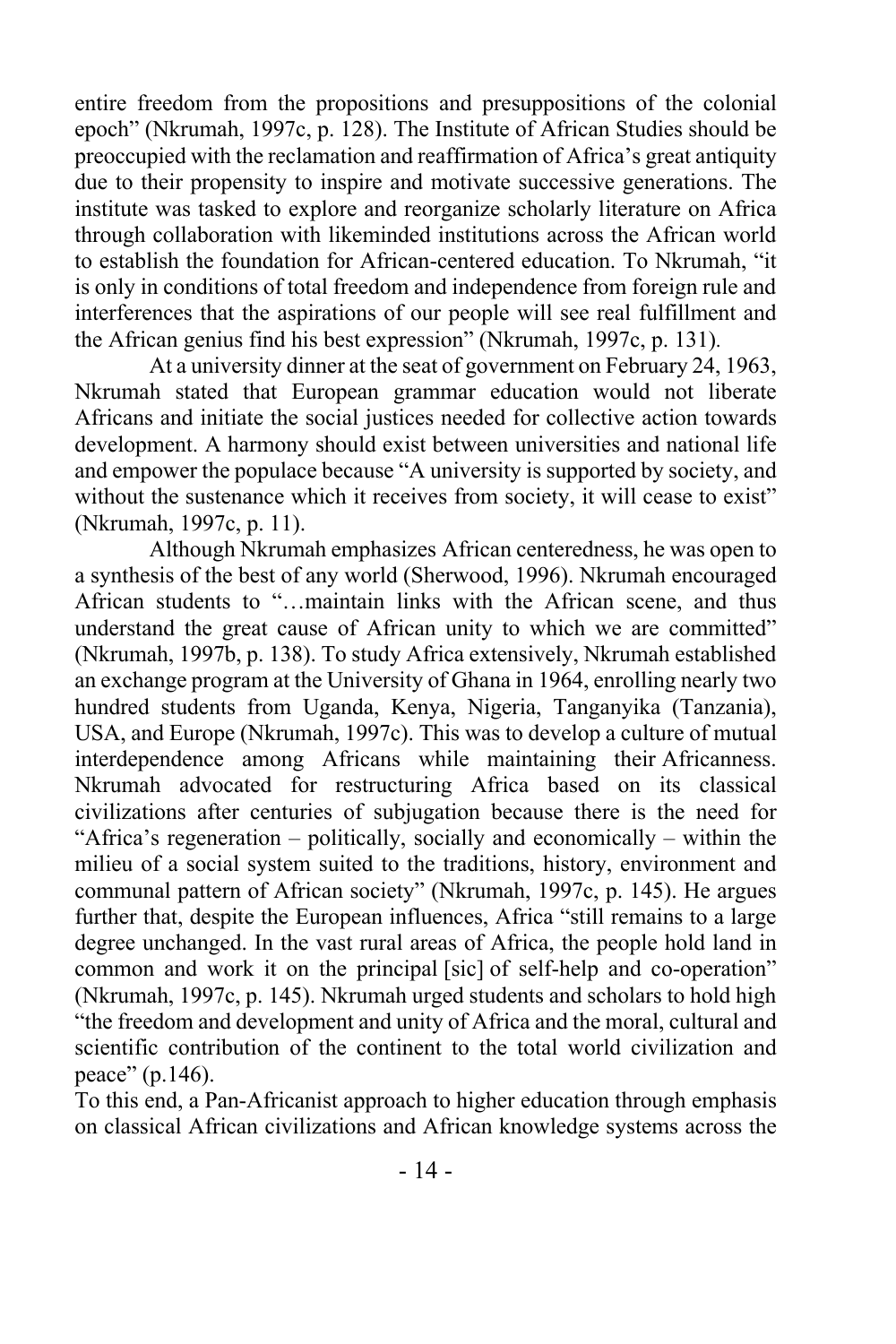globe is suggested to help nurture self-esteem and value on African effects. Exchange programs among scholars and students are also encouraged in this regard.

## **The essence of knowledge**

The politics of knowledge and knowing and its essence generate debates within the academe. Ayi Kwei Armah, in his novel 'the beautyful ones are not yet born' talks about how knowledge during an era in Africa's antiquity was not commoditized and largely utilized for the greater good of society. On the contrary, colonial education commoditizes knowledge, making it a tool for exploitation. The colonial enterprise and its relics; neocolonialism and the current neoliberal hegemony has inundated the academe and programs now need to compete in a market space. Higher learning institutions have become appendages of corporations and the corporate world (see Gyamera & Burke, 2018; Tight, 2019). However, Nyerere (1975) states that higher education should not make people consider their knowledge as an instrument of abuse as it creates dysfunctional relationships. I have observed a growing trend in Ghana where some people in politics and those with political ambitions are gunning either to read law or pursue doctorate degrees. While this may appear laudable on the face of it, a few I have talked to indicate that they want those qualifications to garner political influence and power. Simply, they want these academic credentials to maintain colonial power. In a country where politicians seek to live beyond reproach and impunity, I cannot help but worry about this development. Another example would suffice; at the University of Ghana, irrespective of the time a student is offered accommodation within a semester, they are required to pay the rate for the entire semester instead of a prorated amount. This is unfair and does not help nurture a social justice consciousness.

Nkrumah (1997c), in his quest to cause a rethink of the discord between Ghana's higher education and society, was accused of usurping academic freedom. He denied, insisting academic freedom was not absolute as some academics could use it to parochial ends. Universities ought to respect and hold allegiance "to the community or to the country in which it exists and purports to serve. The university has a clear duty to the community which maintains it and which has the right to express concern for its pressing needs" (Nkrumah, 1997c, pp. 12–13). He held that colonialism's evolving nature and the lack of awareness of its schemas among the highly schooled would eventually lead to Africa's physical re-colonization. The defeat of European colonialism does not mean the extinction of colonialism, so it is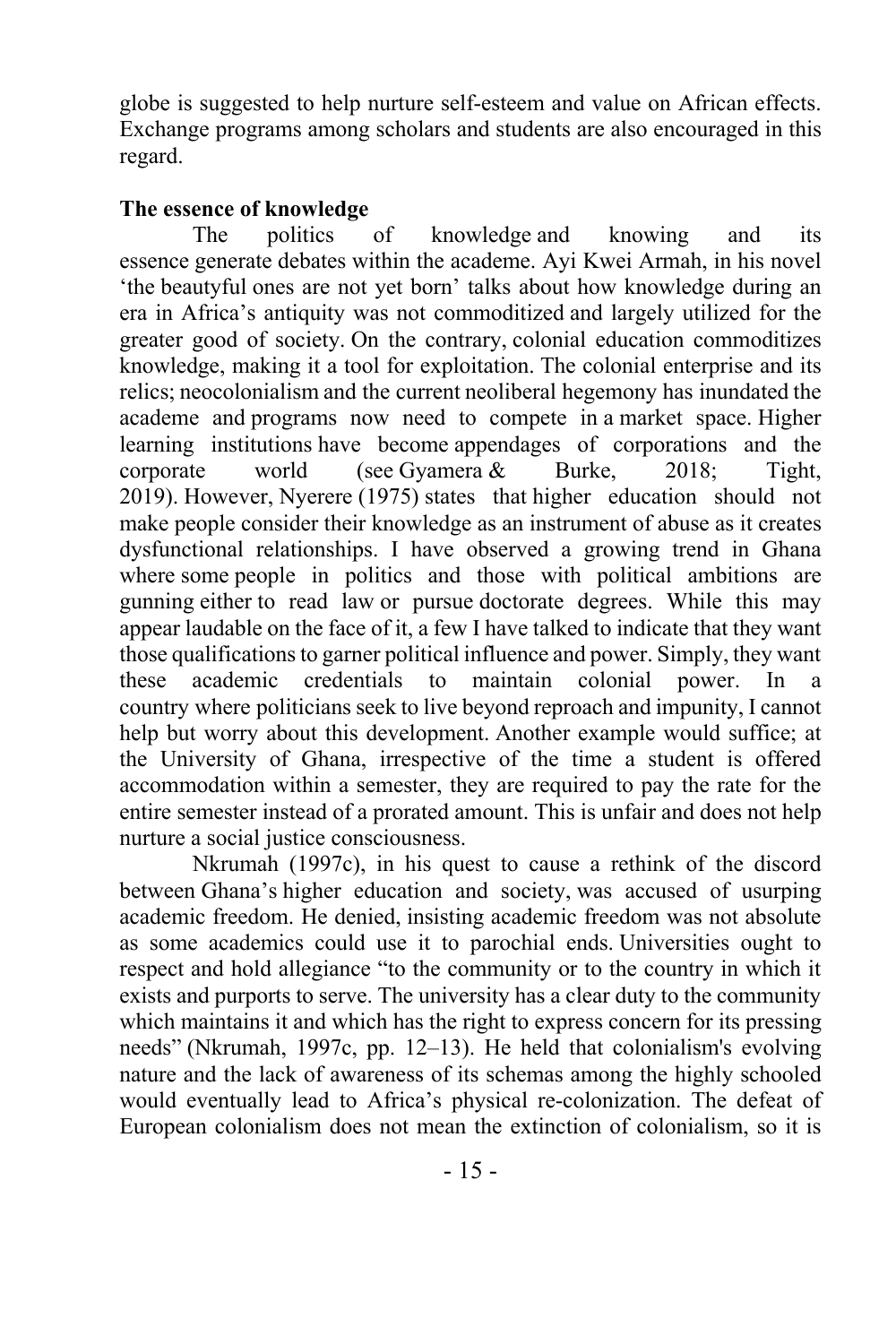vital for Africans to realize the covert schemes of colonialists because to them, "Africa needs to be recolonized" (Nkrumah, 1969, p. 18). At the inauguration of the students' chapter of the Convention People's Party (CPP-SU) at the University of Ghana, Nkrumah stated that CPP-SU was created to contribute towards the nurture of conscientious, confident and nationalistic people. Also, it was to help dispel the growing notion that Nkrumah's government was "anti-intellectual and contemptuous of knowledge" (Nkrumah, 1997a, p. 78). He explained that knowledge should be rated per its usage, not just its acquisition. Society should be impressed only when "the knowledge acquired is applied to achieve positive and practical results for the upliftment of the people [and] …to find truth" (Nkrumah, 1997a, p. 78). There was the need to bridge the gap between academics and society as the Eurocentric cloak around universities in Ghana isolated several intellectuals in national affairs. Universities bask and live in a world alien to local realities hence unable to contribute meaningfully to society.

Universities must nurture people who "exemplify the excellence of knowledge by the intellectual humility which academic eminence breathes" (Nkrumah, 1997a, p. 79). They should eschew what he describes as "intellectual pomposity," "that arrogance which is the hall-mark of half-baked intellectualism" (Nkrumah, 1997a, p. 79). Part of Nkrumah's (1997a, p. 79) plan was to get students "to work in the offices, shops, the fields, the farms and in other workplaces" at some point in their long vacations to make them come to terms with the everyday realities of the masses. Through this, students would acquire relevant knowledge to provide beneficial services to the citizenry – the basis for public funding. For an optimistic future, Nkrumah suggests a modest and service-based approach where the academe would help nurture people who will "stand shoulder to shoulder with their countrymen in finding the solutions to these problems" (Nkrumah, 1997a, p. 80).

To Nyerere, the colonial heritage's realities and social constructs left dire consequences on the African continent. For the highly schooled, the inability to meet the colonially structured system of privilege generated discontent and animosity. In Tanzania, he observed that the highly schooled in leadership positions at different levels would nag that "I am an educated person but I am not being treated according to my qualifications – I must have a better house, or a better salary, or a better status, than some other man" (Nyerere, 1975, p. 7). But, Nyerere thinks the value of humanity should extend beyond these materialistic dispositions to helping improve the lives of the vulnerable and less privileged in society. Furthermore, those who proffer the 'qualification sentiment' often justify such thoughts based on entitlements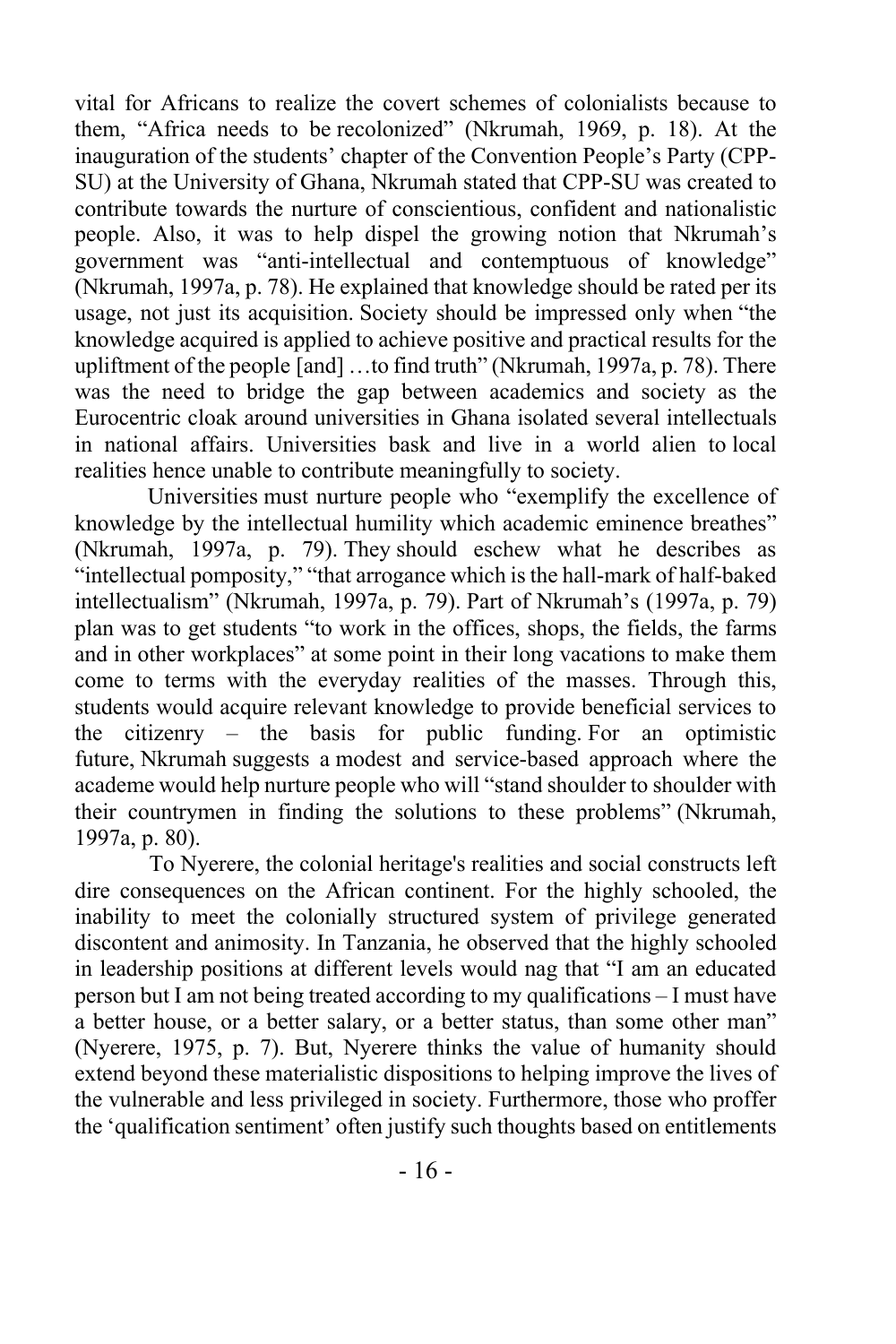they think their qualifications confer on them. Higher education has become a system that reduces individuals into marketable commodities like bauxite, manganese, or teak. The highly schooled quintessence resides in materialism and is akin to the material worth of commodities in an open market. The need to liberate has been lost. Higher education in Tanzania and Africa tends to 'upgrade' its recipients' humanity above those without it. To this sense of superiority, Nyerere cautions that "they are not claiming  $-$  or not usually claiming – that they are superior human beings, only that they are superior commodities" (Nyerere, 1975, p. 7). This notion, coupled with a sense of superiority, instigated the growing plague of individualism and greed across Africa. According to Ouedraogo and Sy (2020), Africa loses over fifty billion dollars (US\$50b) annually to illicit financial flows mainly through tax evasions. The highly schooled life in a world of 'me, myself, and I,' desirous of plundering their societies' wealth for their personal and cronies' benefit. They demand excessively, and although the state feeds, clothes, and houses them as rewards for their education, they return the gesture by providing justifications of why circumstances cannot change. Nyerere says such dispositions must be pitied. Moreover, the highly schooled are products of a malfunctioning education system, and institutions that bequeath this shame as gifts to society must be queried:

> For it is the education we are now giving in Africa, and the social values on which it is based, which is creating the people we condemn. It is our education system which is instilling into our young boys and girls the idea that their education confers a price tag on them, and which makes them concentrate on this price tag. It is our educational system that ignores the infinite and priceless value of liberated human being, who is cooperating with others in building a civilization worthy of creators made in the image of God. (Nyerere, 1975, p. 8)

#### **CONCLUSION**

This article has challenged Ghana's higher education's lack of engagement on radically altering its unjust colonial foundation. Its philosophical, theoretical frameworks and outcomes are steeped in Eurocentric "dominant ideas and thought…that regard our culture and traditions as barbarous and primitive" (Nkrumah, 1963, p. 49). Ghana's higher education continues to be co-opted into these hegemonic practices, preventing it from realizing its goal of empowering Africans to selfdetermine, facilitate development and change. Tokenistic considerations are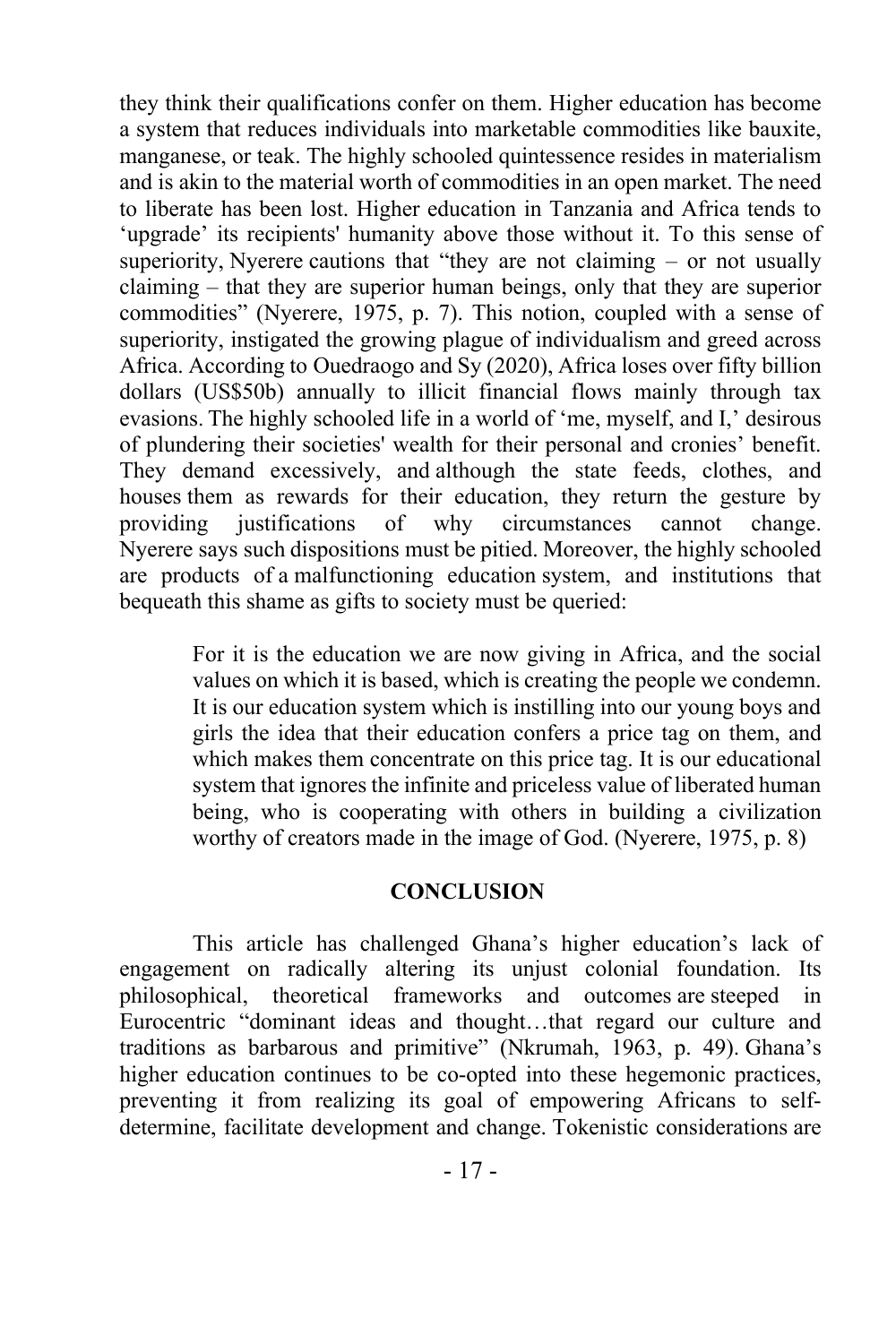offered to alternative perspectives while the established inequities continue to extend their tentacles. As Nkrumah and Nyerere espouse, Africans were educated as inferior copies of Europeans who keep embarrassing themselves trying to live on Europeans' margins. Africans have been dislocated through an education that denies us "knowledge of our African past and informed that we had no present. What future could there be for us?" (Nkrumah, 1963, p. 49). Ghana's higher education's lack of self-critique or openness to Indigenous African outlooks may result in it becoming irrelevant, superficial, and incapable of addressing the core socio-cultural and politicoeconomic currents that dictate nation building. The skewed focus towards the falsities of Eurocentric universality of knowledge and monetary interests continues to bequeath unjust consequences due to the abandonment of African education's humanitarian roots. This state of affairs necessitates new ways of pursuing higher education in Ghana and Africa to make it more critical, inclusive, and responsible. As Nyerere and Nkrumah would want us to know, the school system, especially higher education, remains the engine propelling, sustaining and perpetuating the colonial status-quo. Their advocacy for Africa's higher education to achieve mental liberation, altruism, and African agency's advancement remains a germane paths to social justice consciousness in Ghana's higher education process.

#### **REFERENCES**

- Abell, J., Gruber, H., Mautner, G., & Myers, G. (2008). *Qualitative discourse analysis in the social sciences*. Macmillan.
- Achebe, C. (1958). *Things Fall Apart.* Heinemann.
- Agbodeka, F. (1998). *A history of University of Ghana. A half a century of higher education (1948–1998)*. Woeli Publishing Services.
- Apple, M. W., Au, W., & Gandin, L. A. (Eds.). (2009). *The Routledge international handbook of critical education*. Routledge.
- Amuzu, D. (2017). *Rethinking the Philosophical Approach to Higher Education in Ghana* [Unpublished doctoral thesis]. The University of Auckland.
- Amuzu, D. (2019). The Elite, Elitism, and Ensuing Conversations in Ghana's Higher Education: Myth or Reality? *Journal of Black Studies. 50*(8), 787– 808. https://doi.org/10.1177/0021934719885630
- Amuzu, D. (2020). Colonial higher education in Ghana and corresponding threats to principles of adult learning. In Oheneba-Sakyi, Y., Tagoe, A. M. & Salifu, I. (Eds.), *Contemporary issues in human resource studies* (pp. 138–154). Woeli.
- Asante, M. K. (2006a). The rhetoric of globalisation: The Europeanisation of human ideas. *Journal of Multicultural Discourses*, *1*(2), 152–158.
- Asante, M. K. (2006b). Preface. In Dei, G.J.S. & Kempf, A. (2006). *Anti-Colonialism and Education politics of resistance*. Sense publication.
- Asante, M. K. (2020a). Africology, Afrocentricity, and What Remains to Be Done. *The Black Scholar*, *50*(3), 48–57.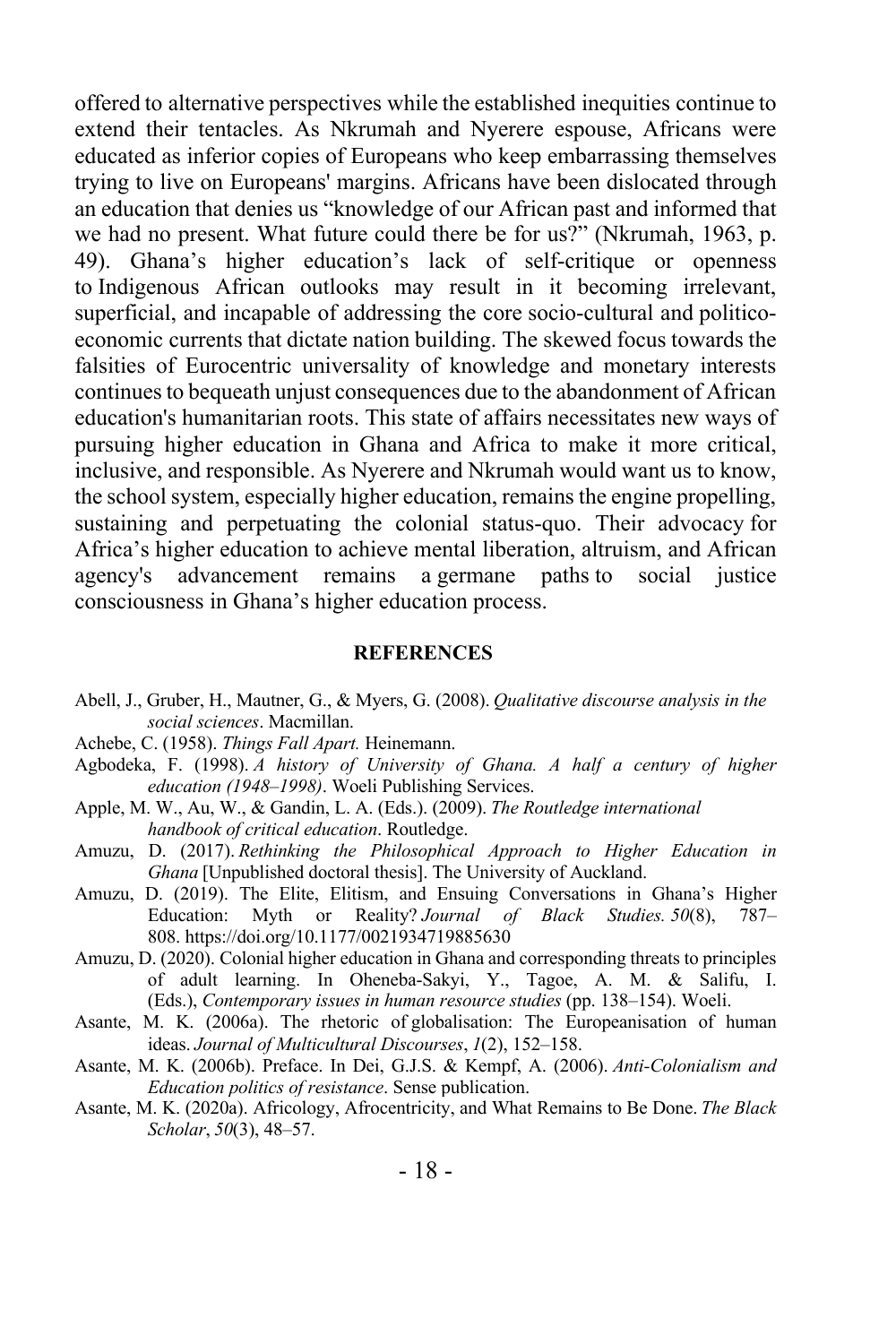- Asante, M. K. (2020b). Toward a transformative African curriculum for higher education. *International Journal of African Renaissance Studies, 15*(1), 25–40.
- Ashby, E. (1964). *African* Universities *and Western Tradition*. Harvard University Press.
- Ashby, E. (1966). *Universities: British, Indian, African.* Harvard University Press.
- Barnett, R. (2017). Constructing the university: Towards a social philosophy of higher education. *Educ Philos Theory, 49*(1), 78–88.
- BBC. (2000). *Kwame Nkrumah's Vision of Africa*. BBC World Service
- Biko, S. (1978). *I write what I like: A selection of his writings*. Heinemann.
- Boateng, F. D., Makin, D. A., Abess, G., & Wu, G. (2019). Speaking out: Officers speaking about police misconduct in Ghana. *The police journal*, *92*(2), 121–135.
- Chaney, C., & Robertson, R. V. (2013). Racism and police brutality in America. *Journal of African American Studies*, *17*(4), 480–505.
- Citinewsroom. (2019). *Unseen hands hindering police in War Against Indiscipline campaign – Citi TV CEO.* (citinewsroom.com)
- Dei, G. S. (2012). Indigenous anti-colonial knowledge as 'heritage knowledge' for promoting Black/African education in diasporic contexts. *Decolonization: Indigeneity, Education & Society*, *1*(1), 102–119.
- Dlamini, R. (2018). Corporatisation of universities deepens inequalities by ignoring social injustices and restricting access to higher education. *South African Journal of Higher Education*, *32*(5), 54–65.
- Fanon, F. (2004). *The wretched of the earth*. Translated by Richard Philcox. Grove.
- Giroux, H. A. (2010). Rethinking education as the practice of freedom: Paulo Freire and the promise of critical pedagogy. *Policy Futures in Education*, *8*(6), 715–721.
- Giroux, H. A. (2019). Neoliberalism and the weaponising of language and education. *Race & Class*, *61*(1), 26–45.
- Goldson, R. R. (2020). Liberating the Mind: Rastafari and the Theorization of Maroonage as Epistemological (Dis) engagement. *Journal of Black Studies*, *51*(4), 368–385.
- Gyamera, G. O., & Burke, P. J. (2018). Neoliberalism and curriculum in higher education: A post-colonial analyses. *Teaching in Higher Education*, *23*(4), 450–467.
- Hayford, J. E. C. (1911). *Ethiopia unbound: Studies in race emancipation*. CM Phillips.
- Heleta, S. (2016). Decolonisation of higher education: Dismantling epistemic violence and Eurocentrism in South Africa. *Transformation in Higher Education*, *1*(1), 1-8.
- Higgs, P. (2008). Towards an indigenous African educational discourse: a philosophical reflection. *International Review of Education*, *54*(3), 445–458.
- Jamison, D. F. (2020). Book Review: The Psychology of Self-Hatred and Self-Defeat: Towards a Reclamation of the Afrikan Mind. *Journal of Black Psychology*, *46*(8), 659– 662. https://doi.org/10.1177/0095798420962254
- Karenga, M. (2003). *Maat, the moral ideal in ancient Egypt: A study in classical African ethics*. Routledge.
- Kassam, Y. (2000). *Julius Kambarage Nyerere*. UNESCO Internal Bureau of Education.
- Marley. B. (1979). Ambush in the night [Song recorded by Bob Marley and the Wailers]. On *Survival*. Island/Tuff Gong.
- Miller, D. (1999). *Principles of social justice*. Harvard University Press.
- Minga, K. J. (2021). African Discourses on the Africanization and Decolonization of Social and Human Sciences. *Journal of Black Studies, 52*(1), 50-76.
- Nkrumah, K. (1963). *Africa must unite*. International Publishers.
- Nkrumah, K. (1969). *Handbook of revolutionary warfare: A guide to the armed phase of the African revolution.* International Publishers.
- Nkrumah, K. (1970). *Class struggle in Africa*. International Publishers.